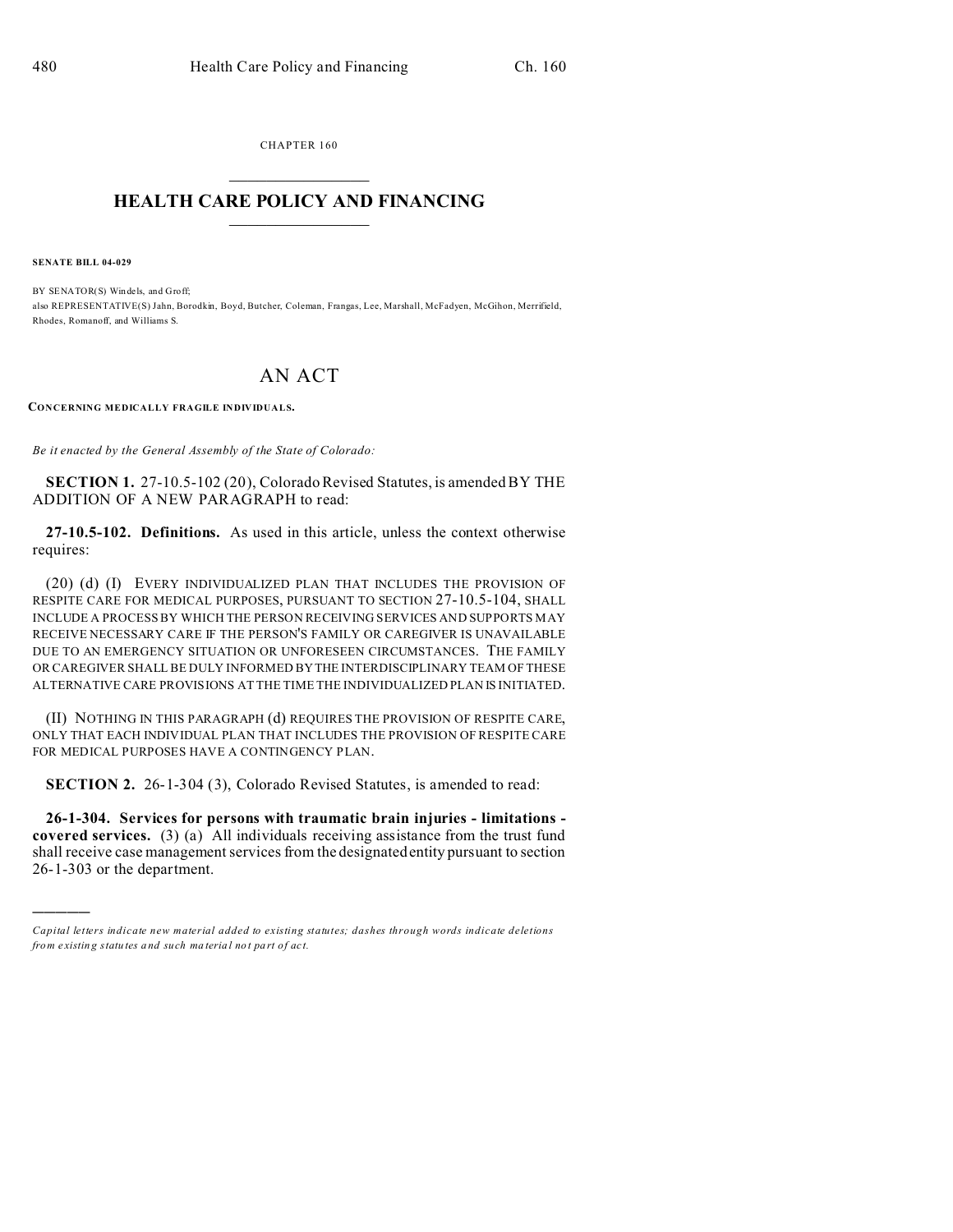(b) THE CASE MANAGEMENT AGENCY, IN COORDINATION WITH THE ELIGIBLE INDIVIDUAL, THE INDIVIDUAL'S FAMILY OR GUARDIAN, AND THE INDIVIDUAL'S PHYSICIAN, SHALL INCLUDE IN EACH CASE PLAN A PROCESS BY WHICH THE ELIGIBLE INDIVIDUAL MAY RECEIVE NECESSARY CARE, WHICH MAY INCLUDE RESPITE CARE, IF THE ELIGIBLE INDIVIDUAL'S SERVICE PROVIDER IS UNAVAILABLE DUE TO AN EMERGENCY SITUATION OR UNFORESEEN CIRCUMSTANCES. THE ELIGIBLEINDIVIDUAL AND THE INDIVIDUAL'S FAMILY OR GUARDIAN SHALL BE DULY INFORMED BY THE CASE MANAGEMENT AGENCY OF THESE ALTERNATIVE CARE PROVISIONS AT THE TIME THE CASE PLAN IS INITIATED.

**SECTION 3.** 26-4-509.2, Colorado Revised Statutes, is amended BY THE ADDITION OF A NEW SUBSECTION to read:

**26-4-509.2. Children's personal assistance services and family support program.** (5.5) THE CASE MANAGEMENT AGENCY, IN COORDINATION WITH THE ELIGIBLE DISABLED CHILD'S FAMILY AND THE CHILD'S PHYSICIAN, SHALL INCLUDE IN EACH CASE PLAN A PROCESS BY WHICH THE ELIGIBLE DISABLED CHILD MAY RECEIVE NECESSARY CARE, WHICH MAY INCLUDE RESPITE CARE, IF THE ELIGIBLE DISABLED CHILD'S FAMILY OR CARE PROVIDER IS UNAVAILABLE DUE TO AN EMERGENCY SITUATION OR TO UNFORESEEN CIRCUMSTANCES. THE ELIGIBLE DISABLED CHILD'S FAMILY SHALL BE DULY INFORMED BY THE CASE MANAGEMENT AGENCY OF THESE ALTERNATIVE CARE PROVISIONS AT THE TIME THE CASE PLAN IS INITIATED.

**SECTION 4.** 26-4-517 (3), Colorado Revised Statutes, is amended BY THE ADDITION OF A NEW PARAGRAPH to read:

**26-4-517. Private-duty nursing.** (3) (c) THE HOME HEALTH AGENCY, IN CONJUNCTION WITH THE FAMILY OR IN-HOME CAREGIVER AND THE ATTENDING PHYSICIAN, SHALL INCLUDE IN A CARE PLAN THAT INCLUDES PRIVATE-DUTY NURSING SERVICES A PROCESS BY WHICH THE ELIGIBLE PERSON MAY RECEIVE NECESSARY CARE, WHICH MAY INCLUDE RESPITE CARE, IF THE FAMILY OR IN-HOME CAREGIVER IS UNAVAILABLE DUE TO AN EMERGENCY SITUATION OR TO UNFORESEEN CIRCUMSTANCES. THE FAMILY OR IN-HOME CAREGIVER SHALL BE DULY INFORMED BY THE HOME HEALTH AGENCY OF THESE ALTERNATIVE CARE PROVISIONS AT THE TIME THE CARE PLAN IS INITIATED.

**SECTION 5.** 26-4-607, Colorado Revised Statutes, is amended BY THE ADDITION OF A NEW SUBSECTION to read:

**26-4-607. Services for the elderly, blind, and disabled.** (4) (a) THE CASE MANAGEMENT AGENCY, IN COORDINATION WITH THE ELIGIBLE PERSON, THE PERSON'S FAMILY OR GUARDIAN, AND THE PERSON'S PHYSICIAN, SHALL INCLUDE IN EACH CASE PLAN A PROCESS BY WHICH THE ELIGIBLE PERSON MAY RECEIVE NECESSARY CARE, WHICH MAY INCLUDE RESPITE CARE, IF THE ELIGIBLE PERSON'S FAMILY OR SERVICE PROVIDER IS UNAVAILABLE DUE TO AN EMERGENCY SITUATION OR TO UNFORESEEN CIRCUMSTANCES. THE ELIGIBLE PERSON AND THE PERSON'S FAMILY OR GUARDIAN SHALL BE DULY INFORMED BY THE CASE MANAGEMENT AGENCY OF THESE ALTERNATIVE CARE PROVISIONS AT THE TIME THE CASE PLAN IS INITIATED.

(b) THE REQUIREMENTS OF THIS SUBSECTION (4) SHALL NOT APPLY IF THE ELIGIBLE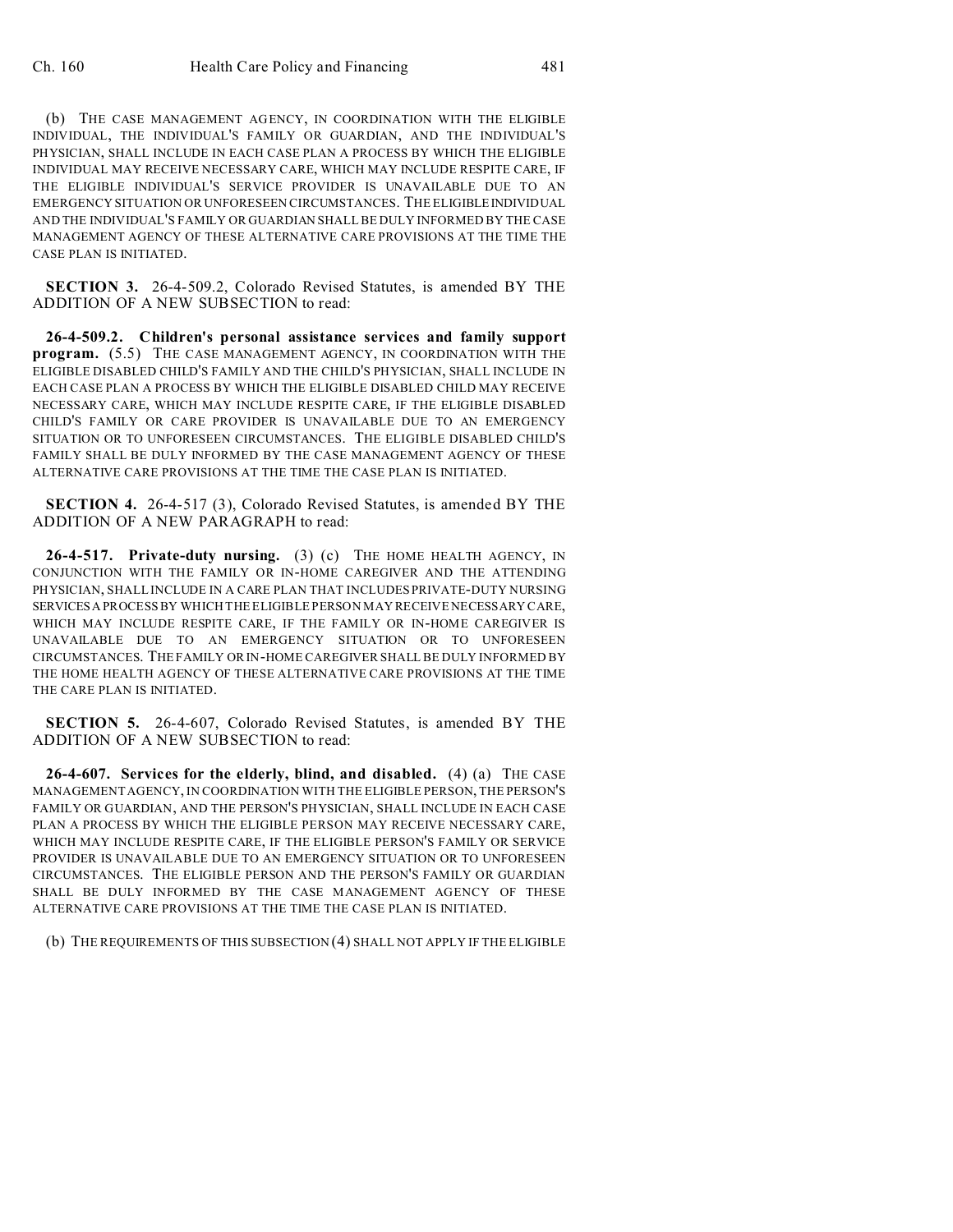PERSON IS RESIDING IN AN ALTERNATIVE CARE FACILITY.

**SECTION 6.** 26-4-629 (4), Colorado Revised Statutes, is amended to read:

**26-4-629. Services for persons with developmental disabilities.** (4) Any services for the developmentally disabled provided through this program shall be set forth in a plan of care developed and managed by a community centered board and subject to review and approval pursuant to section 26-4-624. The plan of care shall:

(a) Be based on the particular services needs of the eligible person; and

(b) Describe the services necessary to avoid institutionalization; AND

(c) (I) INCLUDE A PROCESS BY WHICH THE PERSON WHO IS RECEIVING SERVICES MAY RECEIVE NECESSARY CARE FOR MEDICAL PURPOSES, WHICH MAY INCLUDE RESPITE CARE, IF THE PERSON'S SERVICE PROVIDER IS UNAVAILABLE DUE TO AN EMERGENCY SITUATION OR TO UNFORESEEN CIRCUMSTANCES. THE PERSON WHO IS RECEIVING SERVICES AND THE PERSON'S FAMILY OR GUARDIAN SHALL BE DULY INFORMED BY THE COMMUNITY CENTERED BOARD OF THESE ALTERNATIVE CARE PROVISIONS AT THE TIME THE PLAN OF CARE IS INITIATED.

(II) NOTHING IN THIS PARAGRAPH (c) REQUIRES A COMMUNITY CENTERED BOARD TO PROVIDE SERVICES SET FORTH IN A PLAN OF CARE THAT THE COMMUNITY CENTERED BOARD IS NOT OTHERWISE REQUIRED TO PROVIDE TO THE PERSON RECEIVING SERVICES, ONLY THAT THE PLAN OF CARE INCLUDE A CONTINGENCY FOR SUCH SERVICES.

**SECTION 7.** 26-4-645, Colorado Revised Statutes, is amended BY THE ADDITION OF A NEW SUBSECTION to read:

**26-4-645. Services for long-term-care eligible persons.** (8) (a) THE CASE MANAGEMENT AGENCY, IN COORDINATION WITH THE ELIGIBLE PERSON AND THE PERSON'S FAMILY OR GUARDIAN, SHALL INCLUDE IN EACH CASE PLAN A PROCESS BY WHICH THE ELIGIBLE PERSON MAY RECEIVE NECESSARY CARE, WHICH MAY INCLUDE RESPITE CARE, IF THE ELIGIBLE PERSON'S FAMILY OR SERVICE PROVIDER IS UNAVAILABLE DUE TO AN EMERGENCY SITUATION OR TO UNFORESEEN CIRCUMSTANCES. THE ELIGIBLE PERSON AND THE PERSON'S FAMILY OR GUARDIAN SHALL BE DULY INFORMED BY THE CASE MANAGEMENT AGENCY OF THESE ALTERNATIVE CARE PROVISIONS AT THE TIME THE CASE PLAN IS INITIATED.

(b) THE REQUIREMENTS OF THIS SUBSECTION (8) SHALL NOT APPLY IF THE ELIGIBLE PERSON IS RESIDING IN A NURSING FACILITY OR AN ALTERNATIVE CARE FACILITY.

**SECTION 8.** 26-4-684, Colorado Revised Statutes, is amended BY THE ADDITION OF A NEW SUBSECTION to read:

**26-4-684. Implementation of home- and community-based services program for persons with brain injury authorized - federal waiver - duties of the department.** (2.5) THE CASE MANAGER, IN COORDINATION WITH THE ELIGIBLE PERSON AND THE PERSON'S FAMILY OR GUARDIAN, SHALL INCLUDE IN EACH PLAN OF CARE A PROCESS BY WHICH THE ELIGIBLE PERSON MAY RECEIVE NECESSARY CARE,